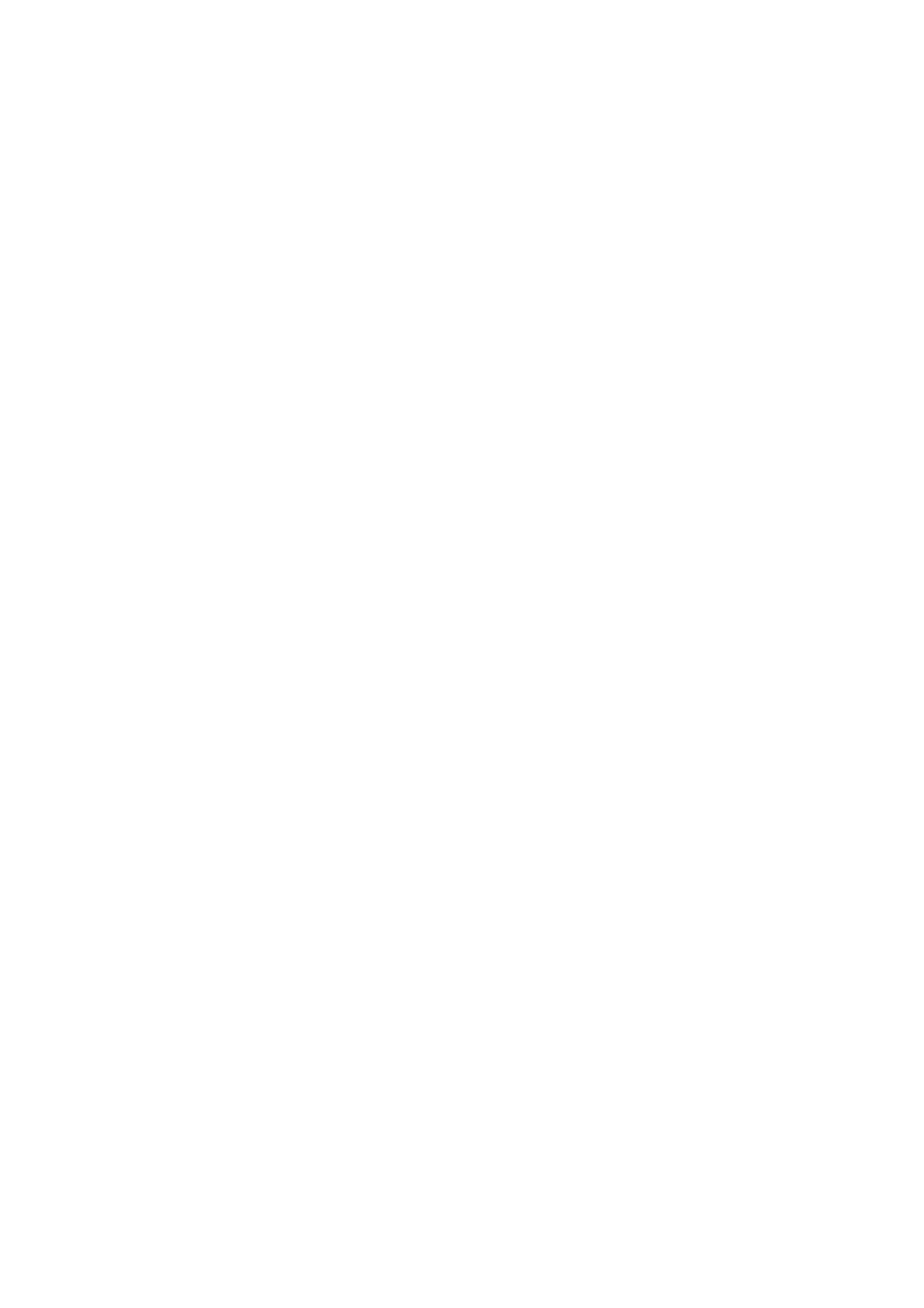### Western Australia

# Road Traffic (Wardens) Regulations 1986

## **Contents**

| 1.  | Citation                                                                                           |                |
|-----|----------------------------------------------------------------------------------------------------|----------------|
| 1A. | Term used: section                                                                                 |                |
| 2.  | Transport wardens, prescribed powers of and<br>certificate for etc. (Act s. 7)                     | 1              |
| 3.  | Crossing attendants, prescribed powers of and<br>certificate for etc. (Act s. 7)                   | 2              |
| 4.  | Parking wardens, prescribed powers of and<br>certificate for etc. (Act s. 7)                       | 3              |
| 5.  | Wardens for inspecting motor vehicles, prescribed<br>powers of and certificate for etc. (Act s. 7) | 3              |
| 6.  | Traffic escort wardens, prescribed powers of and<br>certificate for etc. (Act s. 7)                | $\overline{4}$ |
|     | <b>Schedule</b>                                                                                    |                |
|     | <b>Notes</b>                                                                                       |                |
|     | Compilation table                                                                                  | 9              |
|     | <b>Defined terms</b>                                                                               |                |

#### Ceased on 27 Apr 2015 Version 02-c0-01 **Deased on 27 Apr** 2015  $\mathbf{F}$  from which was the set that we besite for further information  $\mathbf{F}$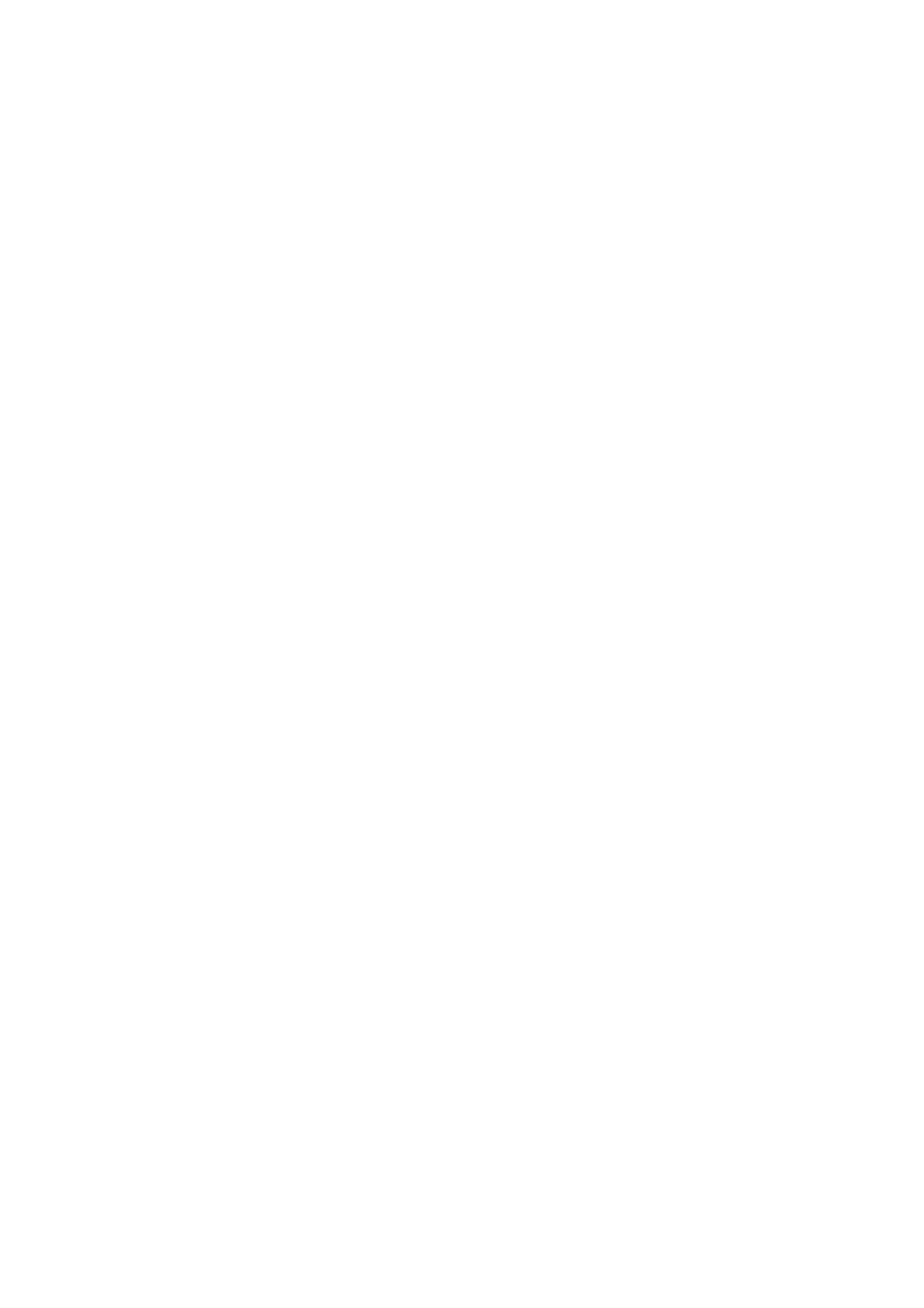Western Australia

Road Traffic Act 1974

## Road Traffic (Wardens) Regulations 1986

### 1. Citation

 These regulations may be cited as the Road Traffic (Wardens) Regulations  $1986^{\,1}$ .

## 1A. Term used: section

 In these regulations section means a section of the Act. [Regulation 1A inserted in Gazette 31 Jan 1997 p. 687.]

## 2. Transport wardens, prescribed powers of and certificate for etc. (Act s. 7)

- (1) For the purposes referred to in section 7(3), a warden appointed under section 7(2) as a transport warden has the powers conferred on a member of the Police Force or a police officer by the provisions of —
	- (a) sections 53 and 58; and
	- (b) regulation 272 of the Road Traffic Code 2000; and
	- (c) the Road Traffic (Licensing) Regulations 1975; and
	- (d) the Road Traffic (Vehicle Standards) Regulations 2002.
- (2) Subregulation (1) does not limit any power conferred by the Act on a warden appointed under section 7(2).

Ceased on 27 Apr 2015 Version 02-c0-01 page 1<br>Extract from www.slp.wa.gov.au, see that website for further information  $\mathbf{F}$  from which was the set that we besite for further information  $\mathbf{F}$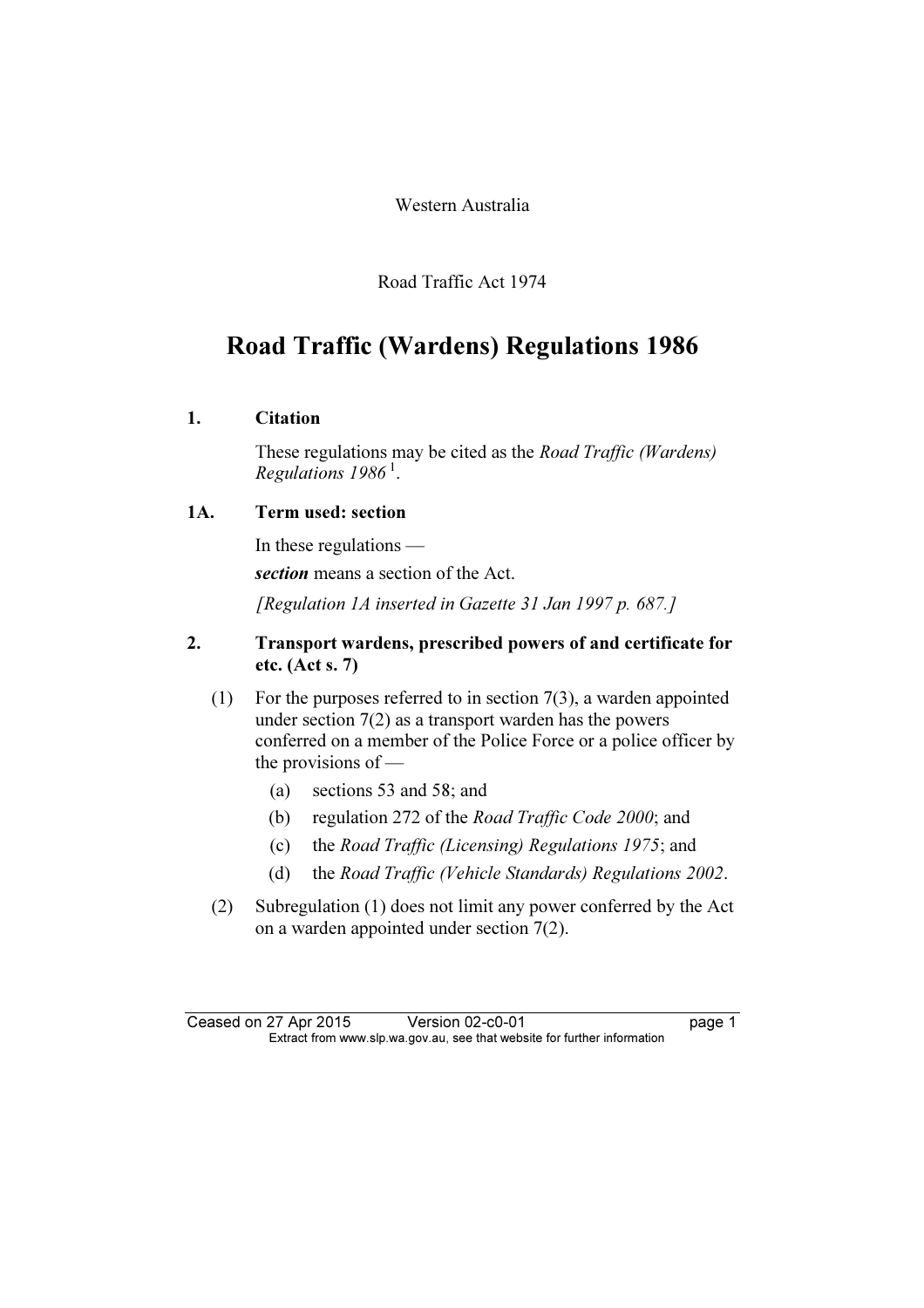| For the purposes referred to in section $7(3)$ , a reference to a |
|-------------------------------------------------------------------|
| member of the Police Force in a provision referred to in          |
| subregulation (1) shall be read as including a reference to a     |
| transport warden.                                                 |

 (4) The certificate of appointment of a transport warden shall be in the form of Form 1.

 [Regulation 2 inserted in Gazette 31 Jan 1997 p. 687; amended in Gazette 1 Dec 2000 p. 6760; 1 Nov 2002 p. 5396.]

#### 3. Crossing attendants, prescribed powers of and certificate for etc. (Act s. 7)

- (1) The certificate of appointment of a person as a warden appointed under section 7(1) to perform duties relating to the controlling of vehicles and pedestrians at children's crossings and pedestrian crossings shall be in the form of Form 2 and any warden so appointed has, for the purposes referred to in section 7(3), the powers to stop vehicles from proceeding through a children's crossing or a pedestrian crossing, to require vehicles to remain stationary and to prohibit persons from walking across or onto a children's crossing or a pedestrian crossing, and any warden so appointed may give such signals or directions to drivers of those vehicles and to those other persons as are necessary for that purpose.
- (1a) Subregulation (1) does not limit any power conferred by the Act on a warden appointed under section 7(1).
- (2) A warden appointed to perform duties relating to the controlling of vehicles pedestrians at children's crossings and pedestrian crossings shall at all times when he or she is performing those duties, wear a uniform approved by the Commissioner of Police.

[Regulation 3 amended in Gazette 31 Jan 1992 p. 516; 31 Jan 1997 p. 688.]

page 2 Version 02-c0-01 Ceased on 27 Apr 2015<br>Extract from www.slp.wa.gov.au, see that website for further information  $\mathbf{F}$  from which was the set that we besite for further information  $\mathbf{F}$ 

r. 3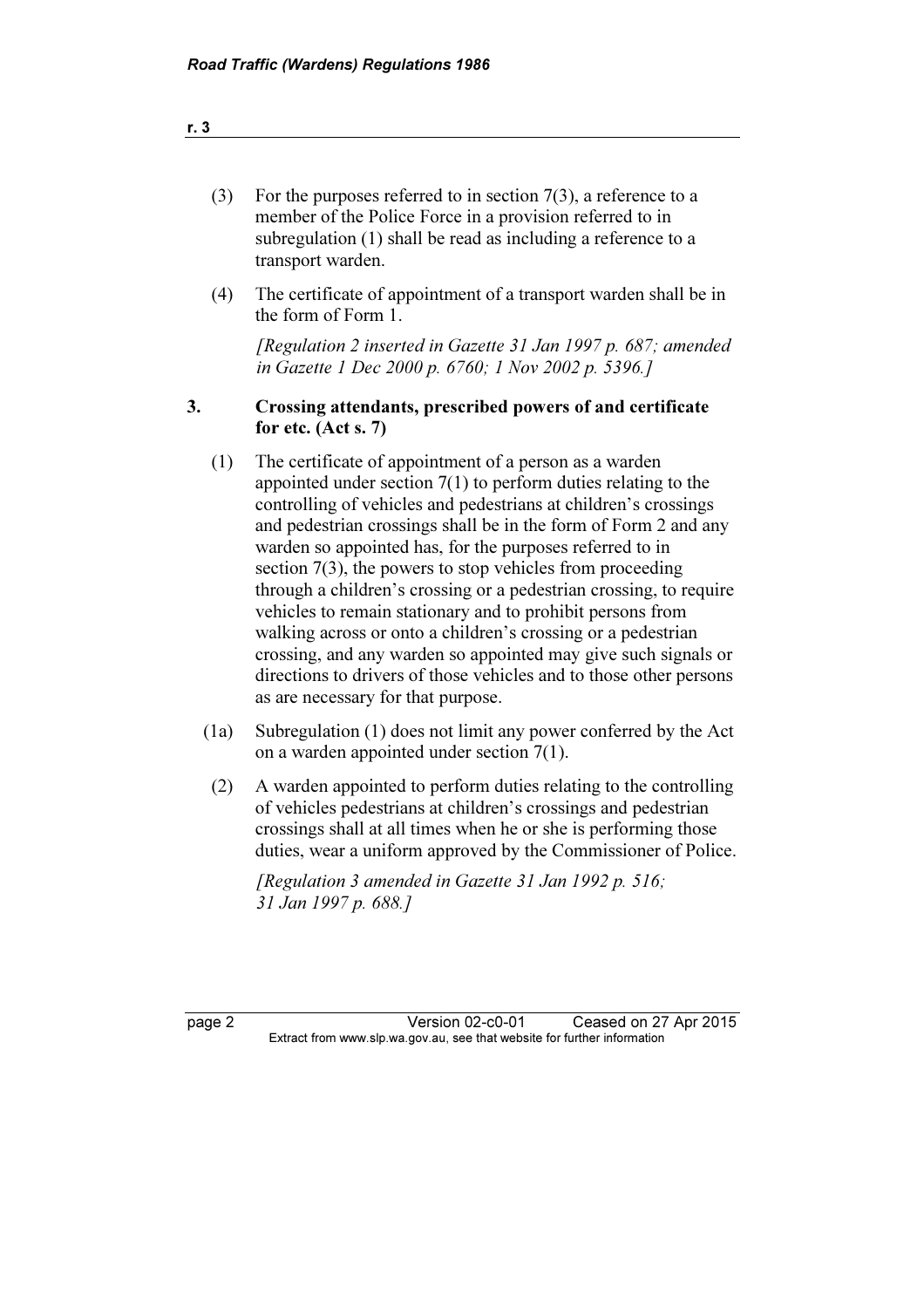r. 4

#### 4. Parking wardens, prescribed powers of and certificate for etc. (Act s. 7)

- (1) The certificate of appointment of a person as a warden appointed under section 7(1) to perform duties relating to the parking and standing of vehicles shall be in the form of Form 3, and any warden so appointed has, for the purposes referred to in section 7(3), such of the powers of a member of the Police Force as are necessary for him to enforce the provisions of the Act and the *Road Traffic Code 2000*, relating to the parking and standing of vehicles, including the powers of demanding the name and address of the driver or person in charge of any vehicle and the powers of requiring the responsible person for a vehicle to disclose the identity of the driver of the vehicle at any relevant time.
- (2) Subregulation (1) does not limit any power conferred by the Act on a warden appointed under section 7(1).
- (3) For the purposes referred to in section 7(3), a reference to a member of the Police Force in a provision referred to in subregulation (1) shall be read as including a reference to a warden appointed under section 7(1) to perform the duties referred to in that subregulation.

 [Regulation 4 amended in Gazette 31 Jan 1997 p. 688; 1 Dec 2000 p. 6760; 23 Dec 2005 p. 6281.]

#### 5. Wardens for inspecting motor vehicles, prescribed powers of and certificate for etc. (Act s. 7)

- (1) Where a person has been appointed a warden under section 7(2) to perform duties relating to the inspection of motor vehicles —
	- (a) the certificate of appointment of the person as such a warden shall be in the form of Form 4; and
	- (b) any warden so appointed has, for the purposes referred to in section 7(3), the powers —
		- (i) to examine any vehicle at a place provided for the examination of vehicles and may for that

Ceased on 27 Apr 2015 Version 02-c0-01 page 3<br>Extract from www.slp.wa.gov.au, see that website for further information  $\mathbf{F}$  from which was the set that we besite for further information  $\mathbf{F}$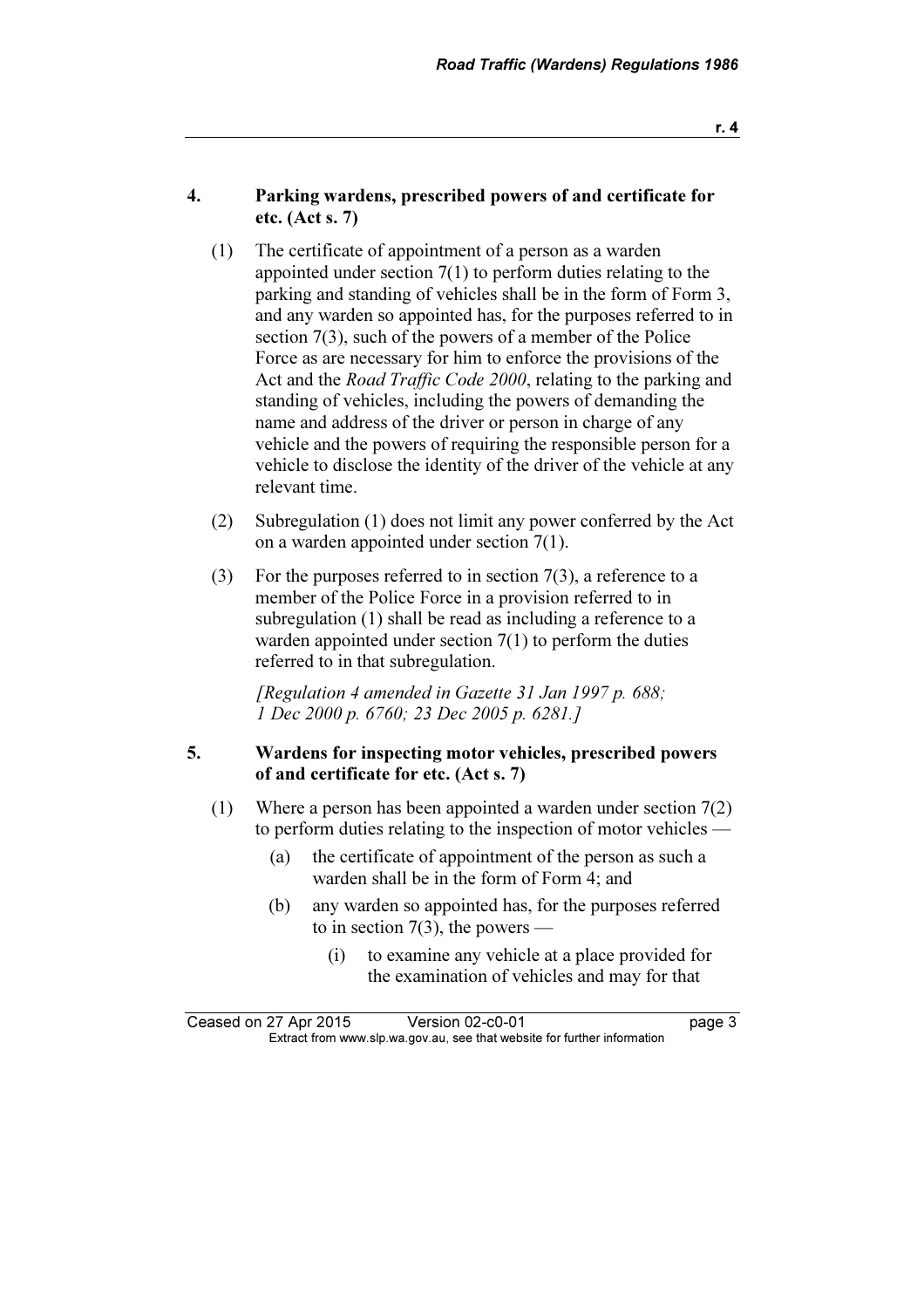purpose do all such things as are necessary for him to ascertain whether any such vehicle complies with the provisions of the Vehicle Standards; and

- (ii) conferred on a police officer by regulation 18 and Part 7 of the Road Traffic (Vehicle Standards) Regulations 2002; and
- (iii) conferred on a member of the Police Force by the provisions of regulations  $25(2)$  and  $26C(5)$  of the Road Traffic (Licensing) Regulations 1975.
- (2) Subregulation (1) does not limit any power conferred by the Act on a warden appointed under section 7(2).
- (3) For the purposes referred to in section 7(3), a reference to a member of the Police Force in a provision referred to in subregulation  $(1)(b)(ii)$  or  $(iii)$  shall be read as including a reference to a warden appointed under section 7(2) to perform the duties referred to in that subregulation.
- (4) In subregulation  $(1)$  —

#### Vehicle Standards means —

- (a) the Road Traffic (Vehicle Standards) Regulations 2002; and
- (b) the Road Traffic (Vehicle Standards) Rules 2002; and
- (c) the Road Traffic (Bicycles) Regulations 2002; and
- (d) the Road Traffic (Animal Drawn Vehicles) Regulations 2002.

 [Regulation 5 amended in Gazette 28 Sep 1990 p. 5073; 31 Jan 1997 p. 688-9; 1 Nov 2002 p. 5396-7.]

#### 6. Traffic escort wardens, prescribed powers of and certificate for etc. (Act s. 7)

(1) For the purposes referred to in section  $7(3)$ , a warden appointed under section  $7(1)(c)$  as a traffic escort warden has the powers

page 4 Version 02-c0-01 Ceased on 27 Apr 2015<br>Extract from www.slp.wa.gov.au, see that website for further information  $\mathbf{F}$  from which was the set that we besite for further information  $\mathbf{F}$ 

r. 6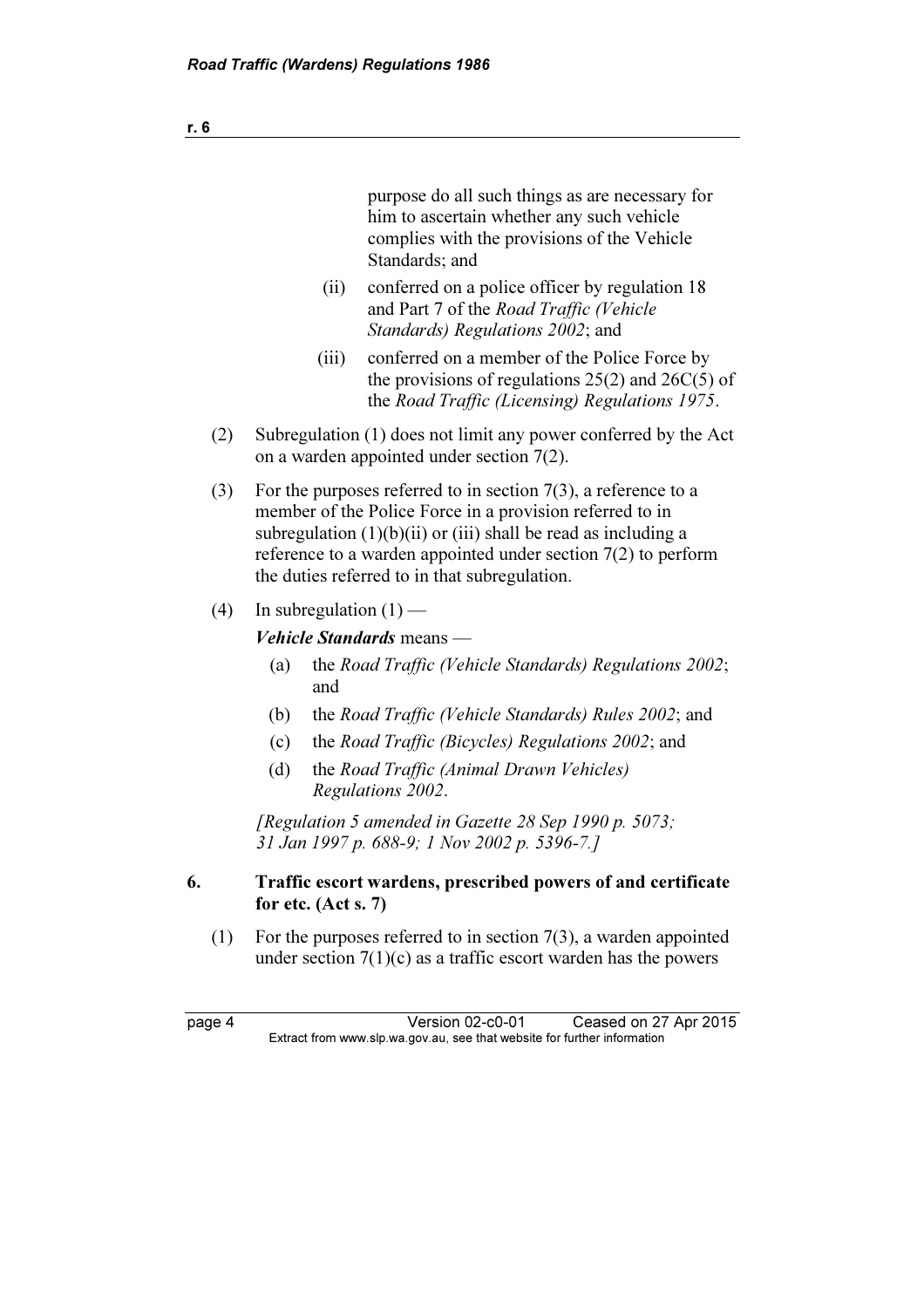conferred on a member of the Police Force or a police officer by the provisions of —

- (a) section 53; and
- (b) the *Road Traffic Code 2000* regulations  $272(1)(d)$  and 282(1); and
- (c) the Road Traffic (Vehicle Standards) Regulations 2002 regulation 61.
- (2) Subregulation (1) does not limit any power conferred by the Act on a warden appointed under section  $7(1)(c)$ .
- (3) For the purposes referred to in section 7(3), a reference to a member of the Police Force or a police officer in a provision referred to in subregulation (1) is to be read as including a reference to a traffic escort warden.
- (4) The certificate of appointment of a traffic escort warden is to be in the form of Form 5.

[Regulation 6 inserted in Gazette 13 Jun 2006 p. 2065.]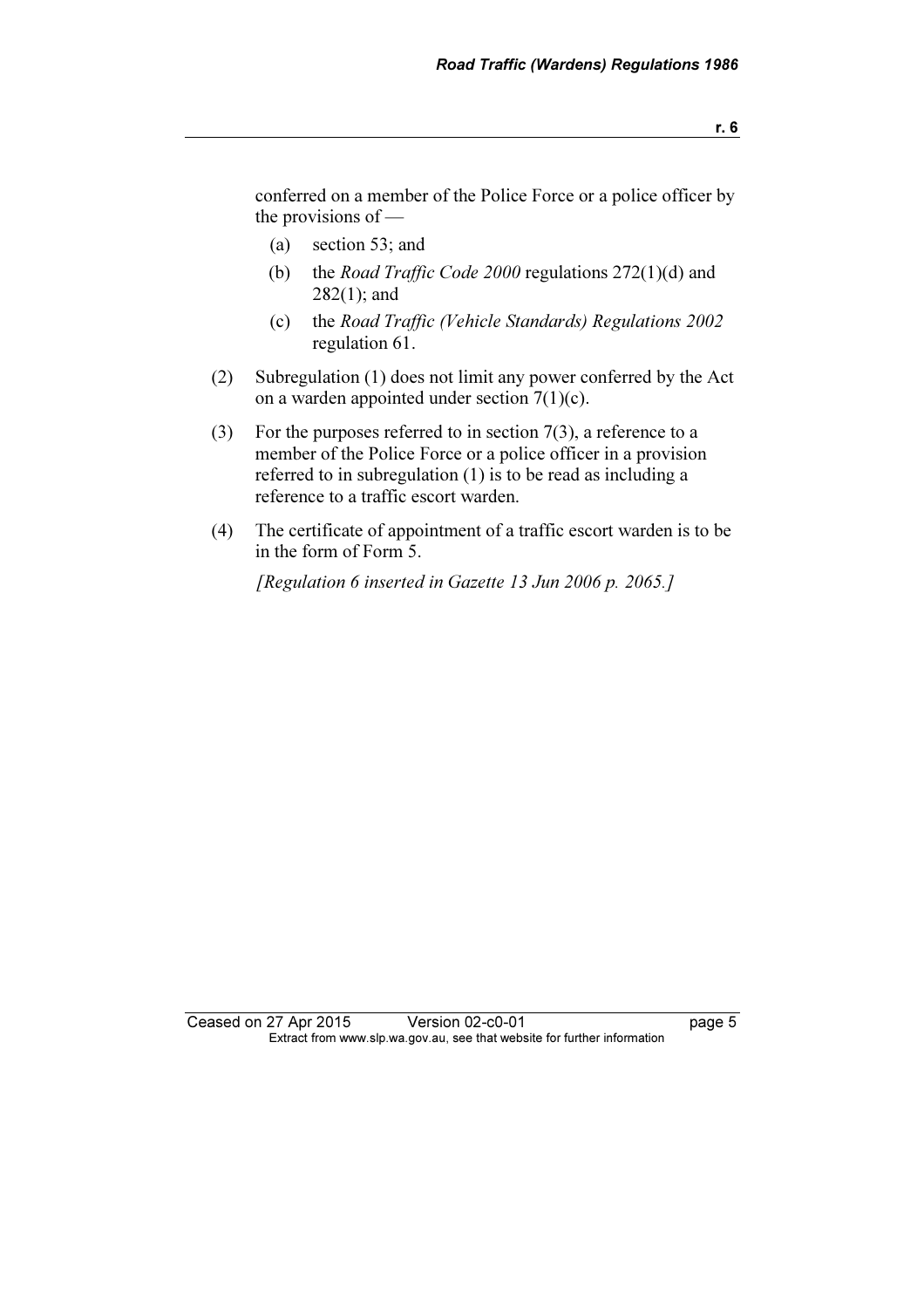## Schedule

## Road Traffic Act 1974

| Form 1<br>Reg. 2                                                                                                                                                                                                                                                                       |  |  |  |  |  |  |
|----------------------------------------------------------------------------------------------------------------------------------------------------------------------------------------------------------------------------------------------------------------------------------------|--|--|--|--|--|--|
| CERTIFICATE OF APPOINTMENT OF TRANSPORT WARDEN                                                                                                                                                                                                                                         |  |  |  |  |  |  |
|                                                                                                                                                                                                                                                                                        |  |  |  |  |  |  |
| is duly appointed a warden under section 7(2) of the Road Traffic Act 1974 to<br>perform duties relating to the licensing provisions of the Act and has such<br>powers as are conferred on such wardens by the Act and regulation 2 of the<br>Road Traffic (Wardens) Regulations 1986. |  |  |  |  |  |  |
|                                                                                                                                                                                                                                                                                        |  |  |  |  |  |  |
| Director General                                                                                                                                                                                                                                                                       |  |  |  |  |  |  |
| [Form 1 inserted in Gazette 31 Jan 1997 p. 689; amended in Gazette<br>28 Feb 2003 p. 681.]                                                                                                                                                                                             |  |  |  |  |  |  |
| Road Traffic Act 1974                                                                                                                                                                                                                                                                  |  |  |  |  |  |  |
| Form 2<br>Reg. 3                                                                                                                                                                                                                                                                       |  |  |  |  |  |  |
| CERTIFICATE OF APPOINTMENT OF WARDEN TO CONTROL<br>VEHICLES AND PEDESTRIANS AT CROSSINGS                                                                                                                                                                                               |  |  |  |  |  |  |
|                                                                                                                                                                                                                                                                                        |  |  |  |  |  |  |
| is duly appointed under section 7(1) of the <i>Road Traffic Act 1974</i> , to perform<br>the duties of controlling vehicles and pedestrians at children's crossings, and                                                                                                               |  |  |  |  |  |  |
| and has such powers as are conferred on such wardens by the Act and<br>regulation 3 of the Road Traffic (Wardens) Regulations 1986.                                                                                                                                                    |  |  |  |  |  |  |
|                                                                                                                                                                                                                                                                                        |  |  |  |  |  |  |
| Commissioner of Police                                                                                                                                                                                                                                                                 |  |  |  |  |  |  |

[Form 2 amended in Gazette 31 Jan 1997 p. 689-90.]

 $\frac{1}{2}$  , where  $\frac{1}{2}$  , where  $\frac{1}{2}$ 

page 6 Version 02-c0-01 Ceased on 27 Apr 2015 Extract from www.slp.wa.gov.au, see that website for further information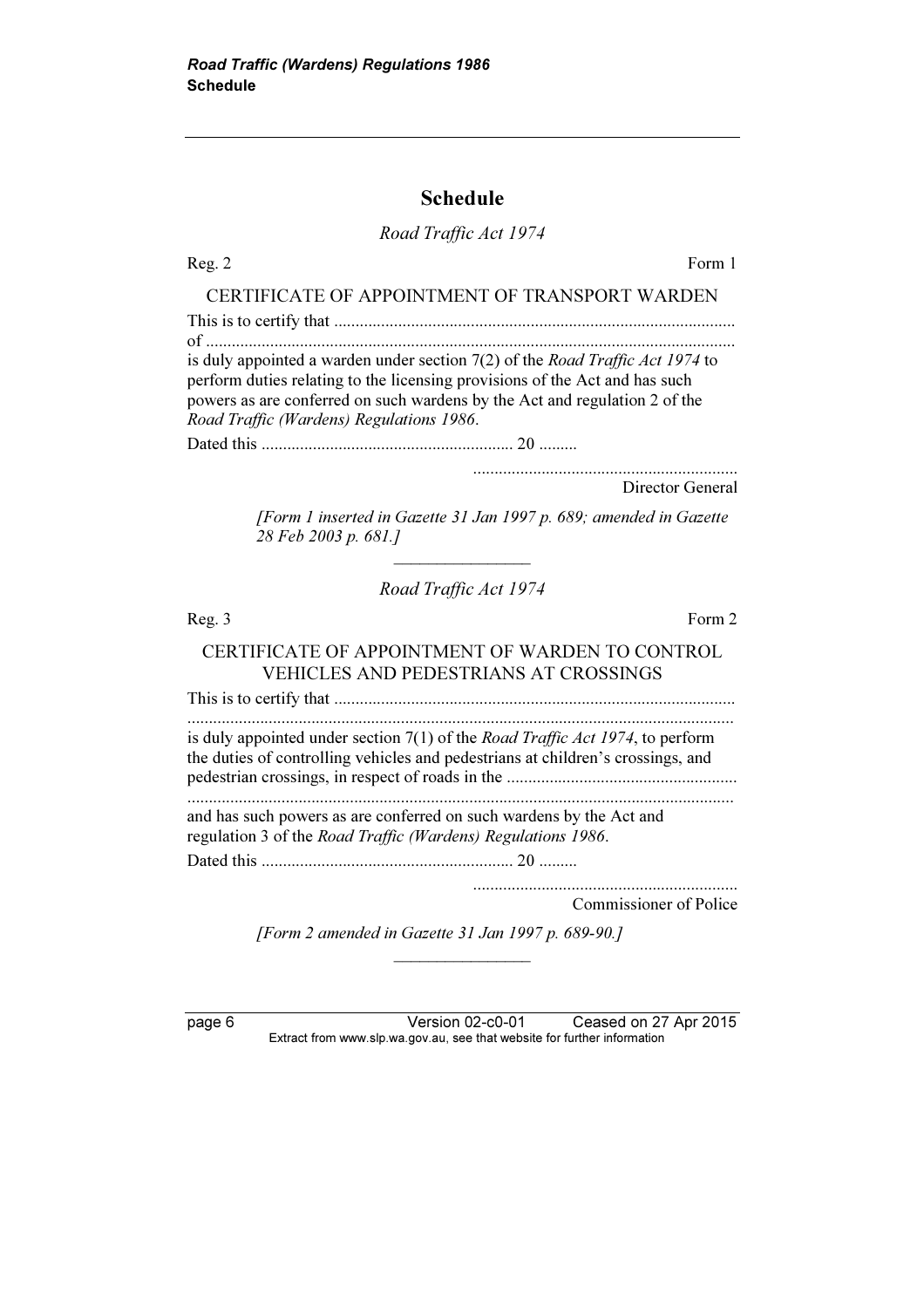Road Traffic Act 1974

| Form 3<br>Reg. 4                                                                                                                                                                                                                                                                          |  |  |  |  |  |
|-------------------------------------------------------------------------------------------------------------------------------------------------------------------------------------------------------------------------------------------------------------------------------------------|--|--|--|--|--|
| CERTIFICATE OF APPOINTMENT OF WARDEN TO PERFORM<br><b>PARKING DUTIES</b>                                                                                                                                                                                                                  |  |  |  |  |  |
|                                                                                                                                                                                                                                                                                           |  |  |  |  |  |
| is duly appointed under section $7(1)$ of the <i>Road Traffic Act 1974</i> , to perform<br>duties relating to the parking and standing of vehicles and has such powers as<br>are conferred on such wardens by the Act and regulation 4 of the Road Traffic<br>(Wardens) Regulations 1986. |  |  |  |  |  |
|                                                                                                                                                                                                                                                                                           |  |  |  |  |  |
| Commissioner of Police                                                                                                                                                                                                                                                                    |  |  |  |  |  |
| [Form 3 amended in Gazette 31 Jan 1997 p. 690.]                                                                                                                                                                                                                                           |  |  |  |  |  |
| Road Traffic Act 1974                                                                                                                                                                                                                                                                     |  |  |  |  |  |
| Form 4<br>Reg. 5                                                                                                                                                                                                                                                                          |  |  |  |  |  |
| CERTIFICATE OF APPOINTMENT OF WARDEN TO INSPECT<br><b>MOTOR VEHICLES</b>                                                                                                                                                                                                                  |  |  |  |  |  |
|                                                                                                                                                                                                                                                                                           |  |  |  |  |  |
| is duly appointed under section 7(2) of the <i>Road Traffic Act 1974</i> , to perform<br>the duties of the inspection of motor vehicles, and has such powers as are<br>conferred on such wardens by the Act and regulation 5 of the Road Traffic<br>(Wardens) Regulations 1986.           |  |  |  |  |  |
|                                                                                                                                                                                                                                                                                           |  |  |  |  |  |
| Director General                                                                                                                                                                                                                                                                          |  |  |  |  |  |
| [Form 4 amended in Gazette 31 Jan 1997 p. 690; 28 Feb 2003<br>p. 681.]                                                                                                                                                                                                                    |  |  |  |  |  |

Ceased on 27 Apr 2015 Version 02-c0-01 page 7  $\mathbf{F}$  from which was the set that we besite for further information  $\mathbf{F}$ 

 $\frac{1}{2}$  , where  $\frac{1}{2}$  , where  $\frac{1}{2}$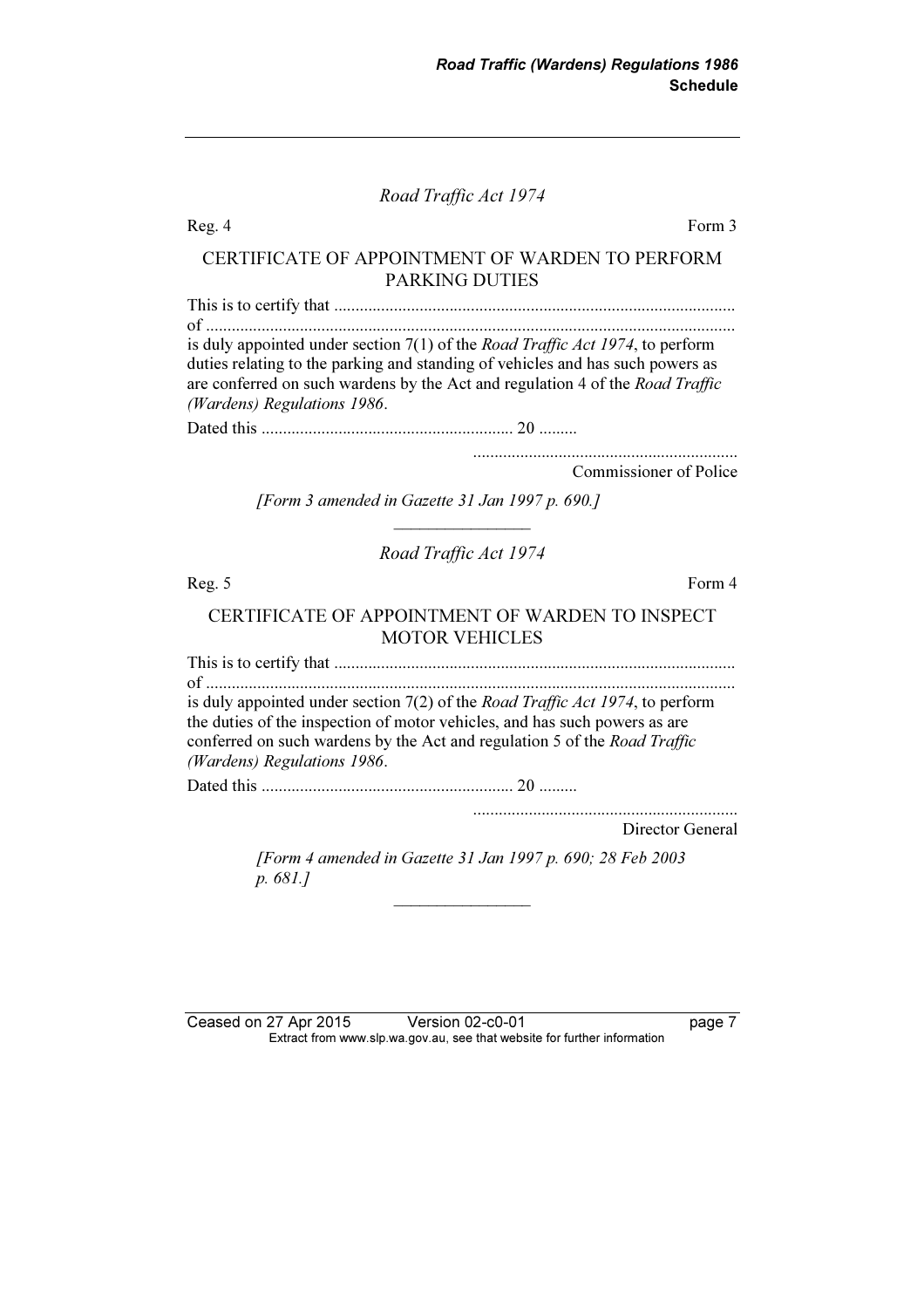#### Road Traffic Act 1974

Reg. 6 Form 5

#### CERTIFICATE OF APPOINTMENT OF TRAFFIC ESCORT WARDEN

This is to certify that .............................................................................................. of ............................................................................................................................ is duly appointed a warden under section  $7(1)(c)$  of the *Road Traffic Act 1974* to perform duties relating to the traffic regulation provisions of the Act and has such powers as are conferred on such wardens by the Act and regulation 6 of the Road Traffic (Wardens) Regulations 1986. Dated this ........................................................... 20 .........

Commissioner of Police

..............................................................

[Form 5 inserted in Gazette 13 Jun 2006 p. 2065-6.]

page 8 Version 02-c0-01 Ceased on 27 Apr 2015 Extract from www.slp.wa.gov.au, see that website for further information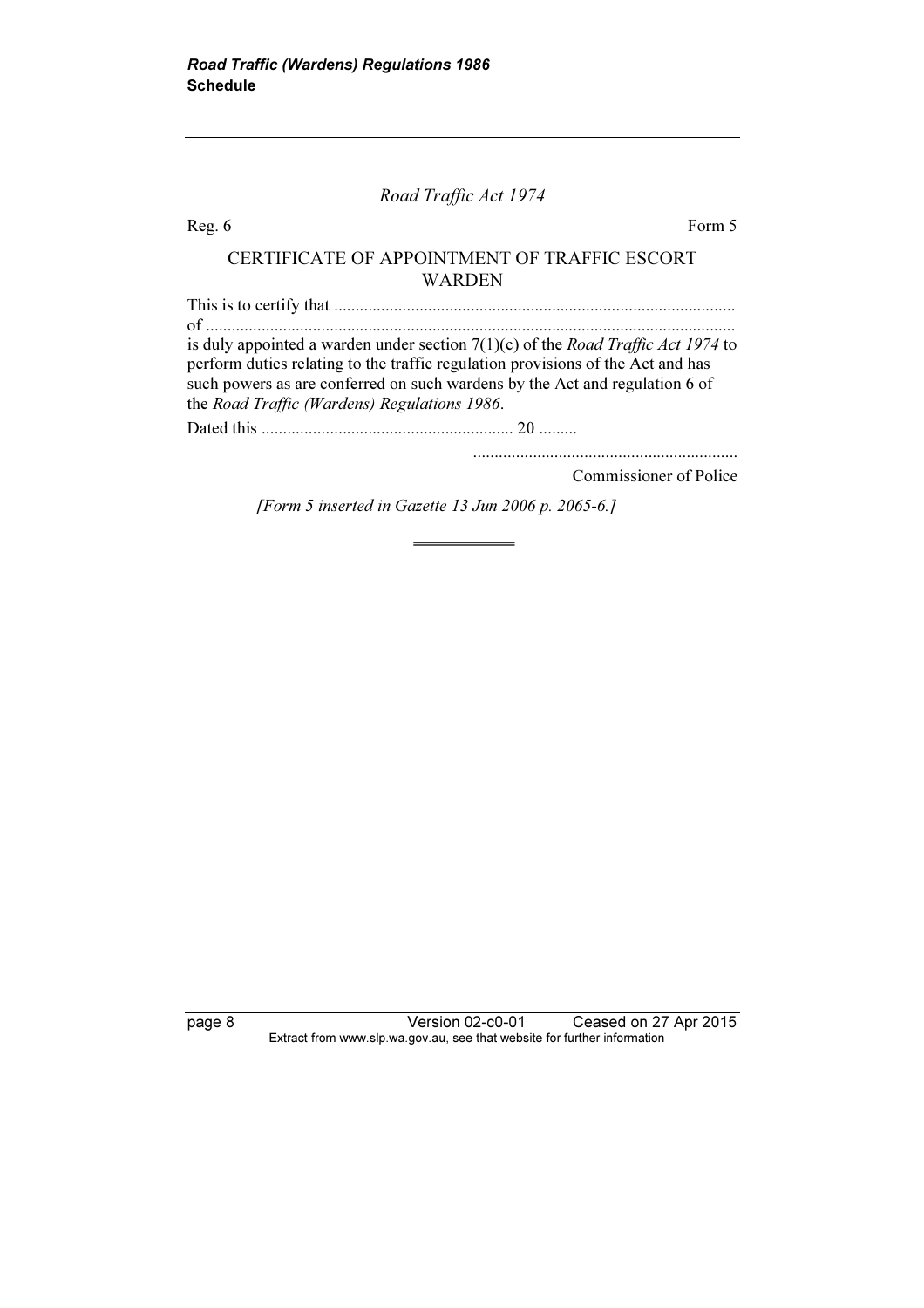#### **Notes**

1 This is a compilation of the Road Traffic (Wardens) Regulations 1986 and includes the amendments made by the other written laws referred to in the following table. The table also contains information about any reprint.

#### Compilation table

| <b>Citation</b>                                                                                                | Gazettal                  | Commencement                                                      |  |  |
|----------------------------------------------------------------------------------------------------------------|---------------------------|-------------------------------------------------------------------|--|--|
| Road Traffic (Wardens)<br>Regulations 1986                                                                     | 28 Nov 1986<br>p. 4382-4  | 28 Nov 1986                                                       |  |  |
| Regulations Amendment (Towed<br><b>Agricultural Implements)</b><br>Regulations 1990 Pt. 6                      | 28 Sep 1990<br>p. 5071-3  | 1 Nov 1990 (see r. 2 and Gazette<br>28 Sep 1990 p. 5073)          |  |  |
| Road Traffic (Wardens) Amendment<br>Regulations 1991                                                           | 31 Jan 1992<br>p. 515-16  | 31 Jan 1992                                                       |  |  |
| Road Traffic (Wardens) Amendment<br>Regulations 1994                                                           | 30 Sep 1994<br>p. 5020-1  | 30 Sep 1994                                                       |  |  |
| Road Traffic (Wardens) Amendment<br>Regulations 1997                                                           | 31 Jan 1997<br>p. 687-90  | 1 Feb 1997 (see r. 2 and Gazette<br>31 Jan 1997 p. 613)           |  |  |
| Road Traffic (Wardens) Amendment<br>Regulations (No. 2) 2000                                                   | 1 Dec 2000<br>p. 6760     | 1 Dec 2000 (see r. 2)                                             |  |  |
| Reprint of the Road Traffic (Wardens) Regulations 1986 as at 16 Nov 2001<br>(includes amendments listed above) |                           |                                                                   |  |  |
| Road Traffic (Vehicle Standards)<br>(Consequential Provisions)<br>Regulations 2002 Pt. 6                       | 1 Nov 2002<br>p. 5388-400 | 1 Nov 2002 (see r. 2)                                             |  |  |
| Road Traffic (Wardens) Amendment<br>Regulations 2003                                                           | 28 Feb 2003<br>$p.680-1$  | 28 Feb 2003                                                       |  |  |
| Road Traffic (Wardens) Amendment<br>Regulations 2005                                                           | 23 Dec 2005<br>p. 6280-1  | 1 Jan 2006 (see r. 2 and <i>Gazette</i><br>23 Dec 2005 p. 6244-5) |  |  |
| Road Traffic (Wardens) Amendment<br>Regulations (No. 2) 2006                                                   | 13 Jun 2006<br>p. 2064-6  | 13 Jun 2006                                                       |  |  |
|                                                                                                                |                           |                                                                   |  |  |

Reprint 2: The Road Traffic (Wardens) Regulations 1986 as at 15 Mar 2013 (includes amendments listed above)

These regulations were repealed by the Road Traffic (Repeals and Amendment) Regulations 2014 r. 3 as at 27 Apr 2015 (see r. 2(b) and Gazette 17 Apr 2015 p. 1371)

Ceased on 27 Apr 2015 Version 02-c0-01 page 9 Extract from www.slp.wa.gov.au, see that website for further information